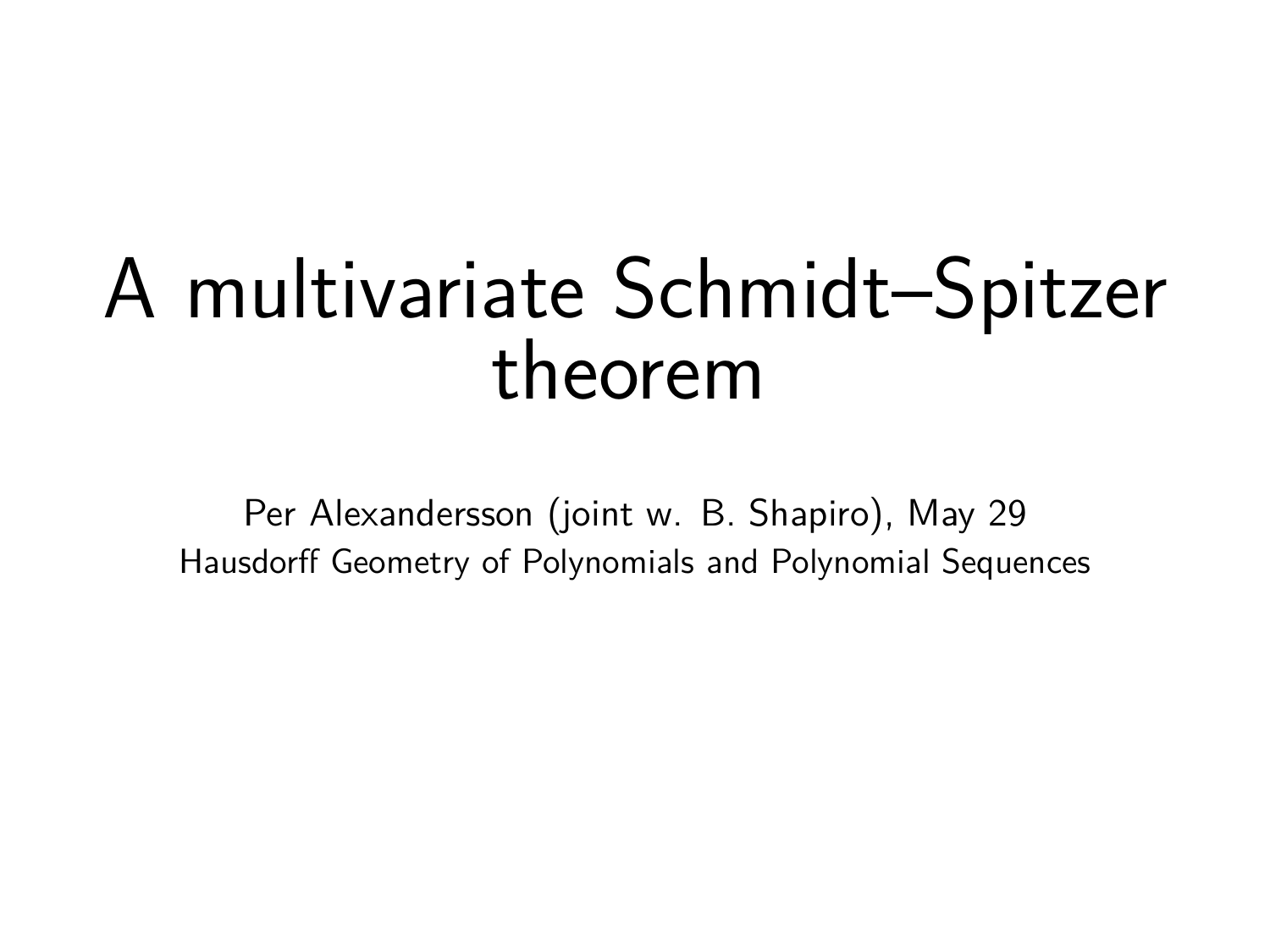#### **Outline**

**Goal:** Generalize a classical result on asymptotics for eigenvalues of banded Toeplitz matrices.



**Key words:** Schmidt–Spitzer, Beraha–Kahane–Weiss, linear recurrences, multivariate Chebyshev polynomials, Schur polynomials.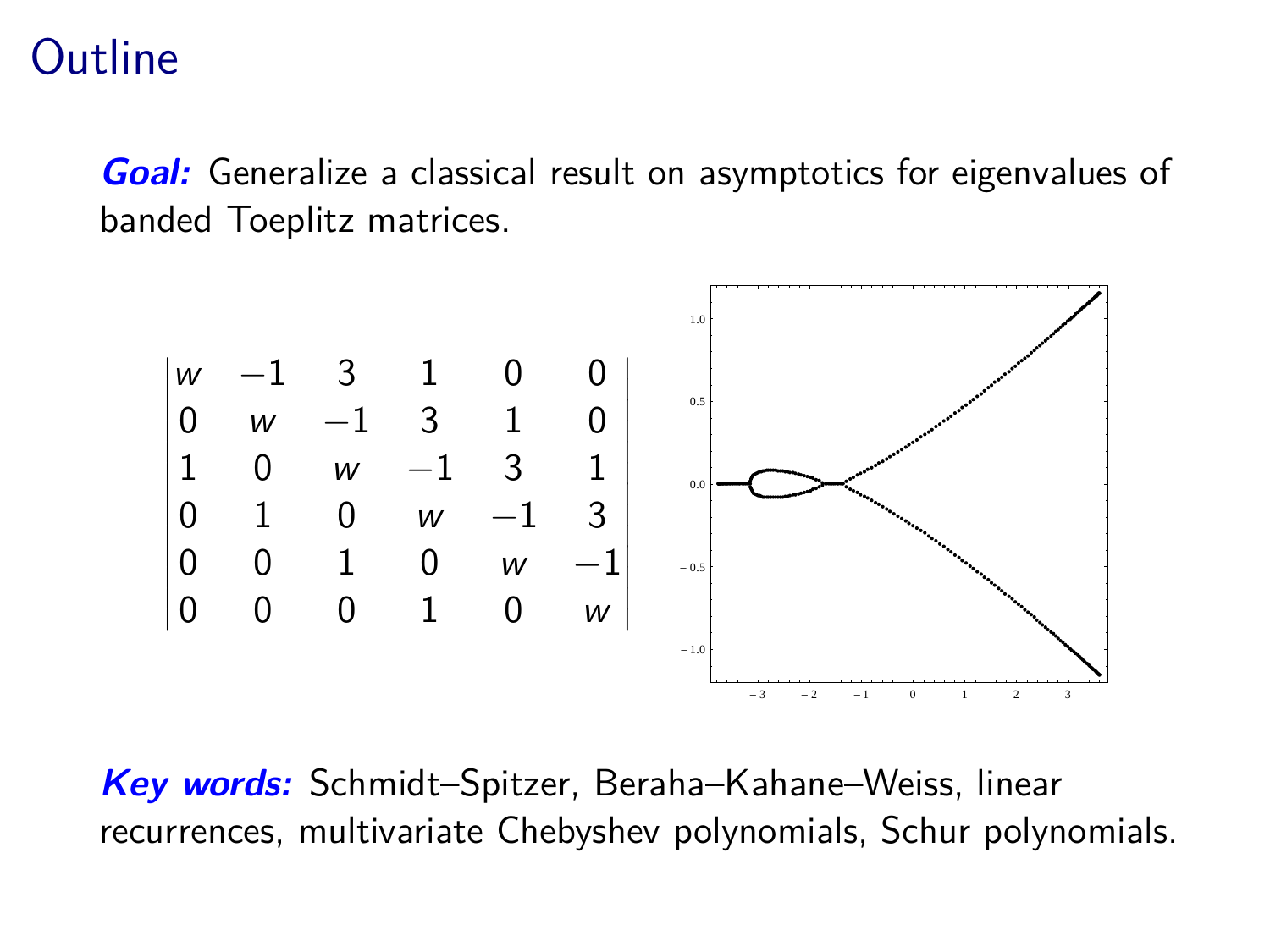### Schmidt–Spitzer Theorem, '60

Let A be a  $k \times k$  Toeplitz matrix and consider det $(\mathcal{A}_k + w \mathcal{I}_k)$ . **Example:**

$$
\begin{vmatrix} w & -1 & 3 & 1 & 0 \ 0 & w & -1 & 3 & 1 \ 1 & 0 & w & -1 & 3 \ 0 & 1 & 0 & w & -1 \ 0 & 0 & 1 & 0 & w \ \end{vmatrix}, Q(z, w) = 1 + wz^{2} - z^{3} + 3z^{4} + z^{5}
$$

Let  $\alpha_0(w) \leq \alpha_1(w) \leq \cdots \leq \alpha_n(w)$  be the moduli of the roots of  $Q(z, w) = 0$ . Consider the semi-algebraic set  $C_A = \{w : \alpha_c(w) = \alpha_{c+1}(w)\}.$ 

Then  $C_A$  is the limit set of eigenvalues of  $A_k$  as  $k \to \infty$ .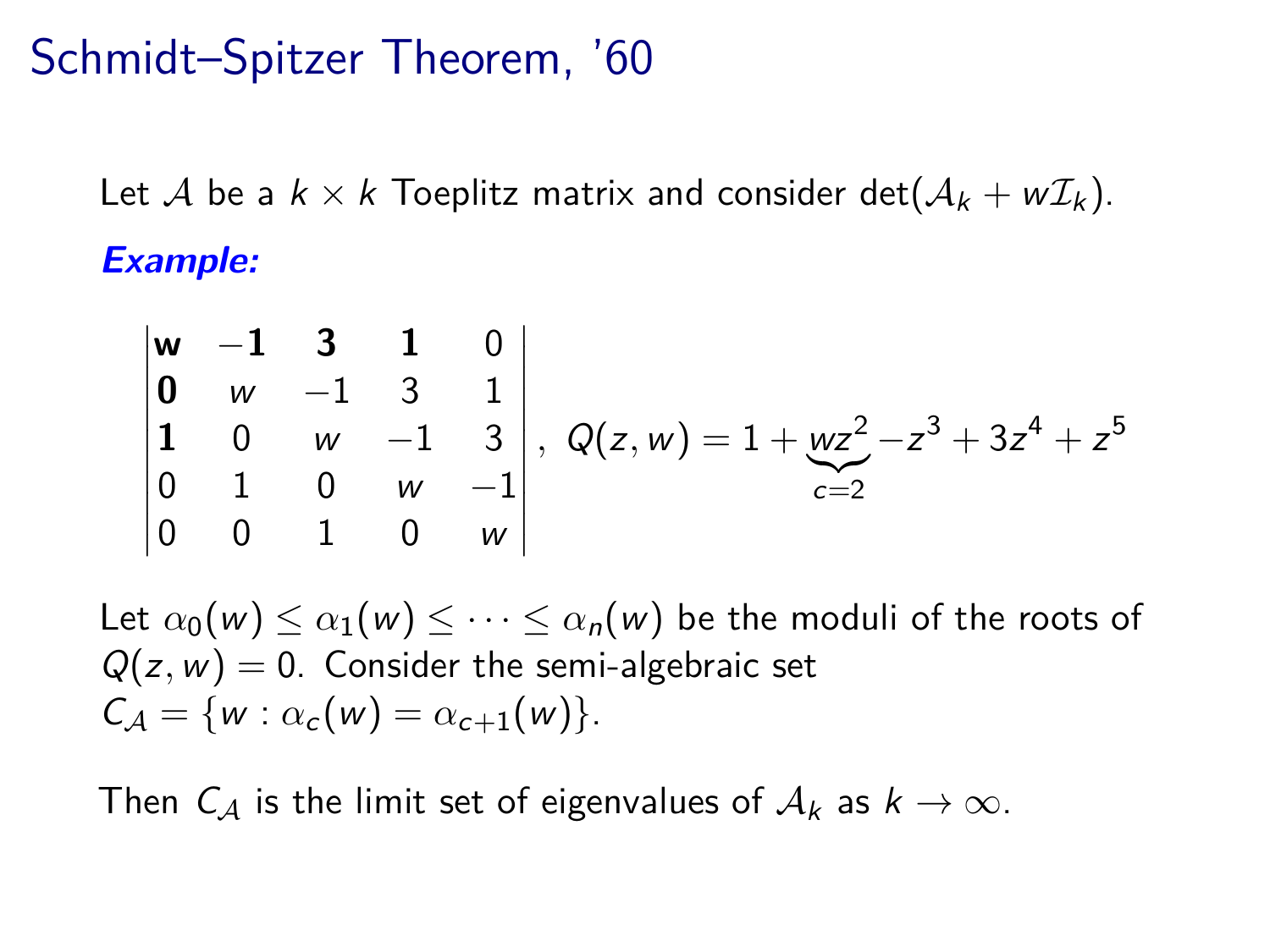### Some intuition

Why  $Q(z, w)$ ? Why  $C_A = \{w : \alpha_c(w) = \alpha_{c+1}(w)\}$ ?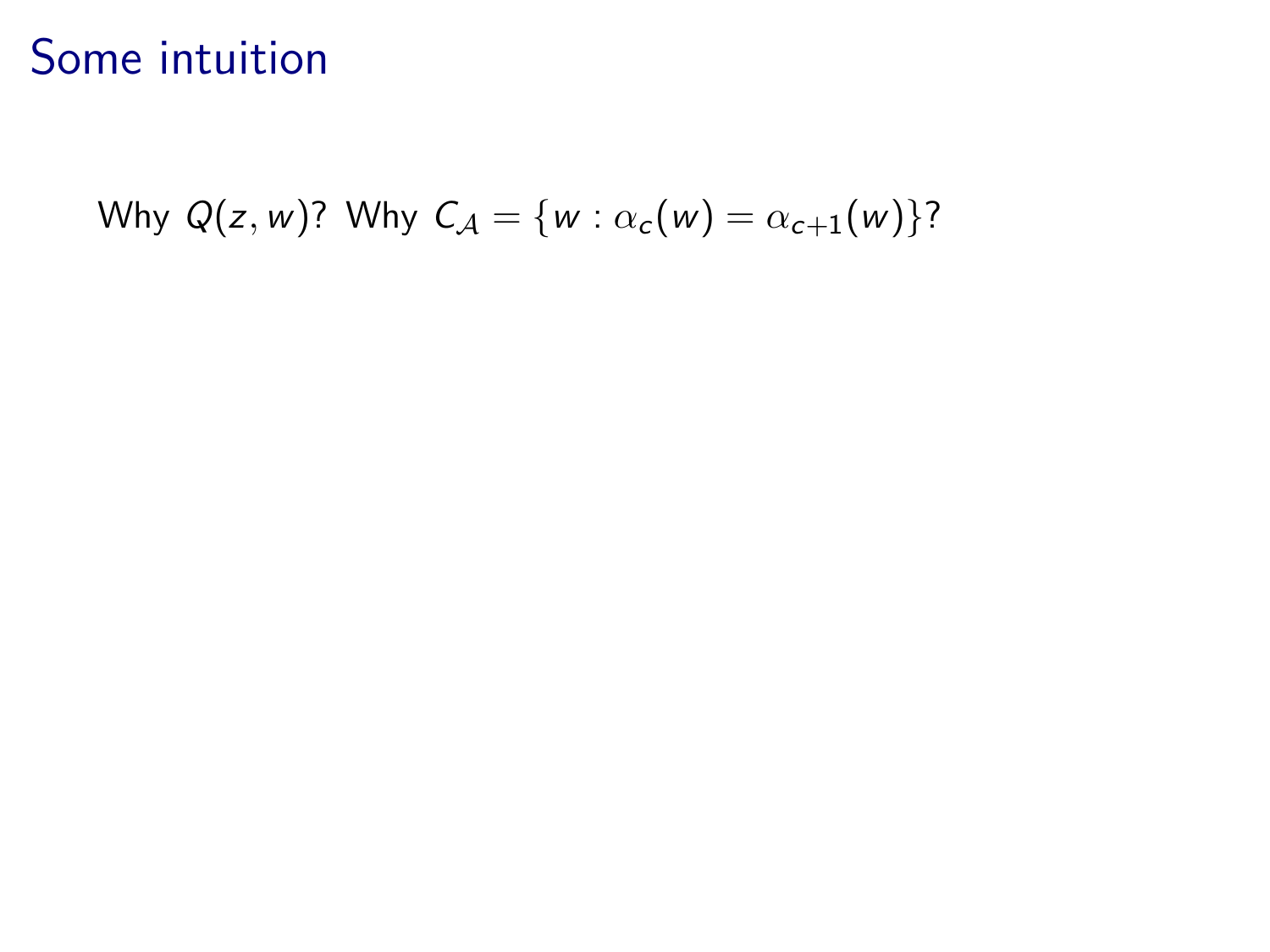### Some intuition

Why 
$$
Q(z, w)
$$
? Why  $C_A = \{w : \alpha_c(w) = \alpha_{c+1}(w)\}$ ?

**Answers:** Q(z, w) "behaves like" a characteristic polynomial of a linear recurrence.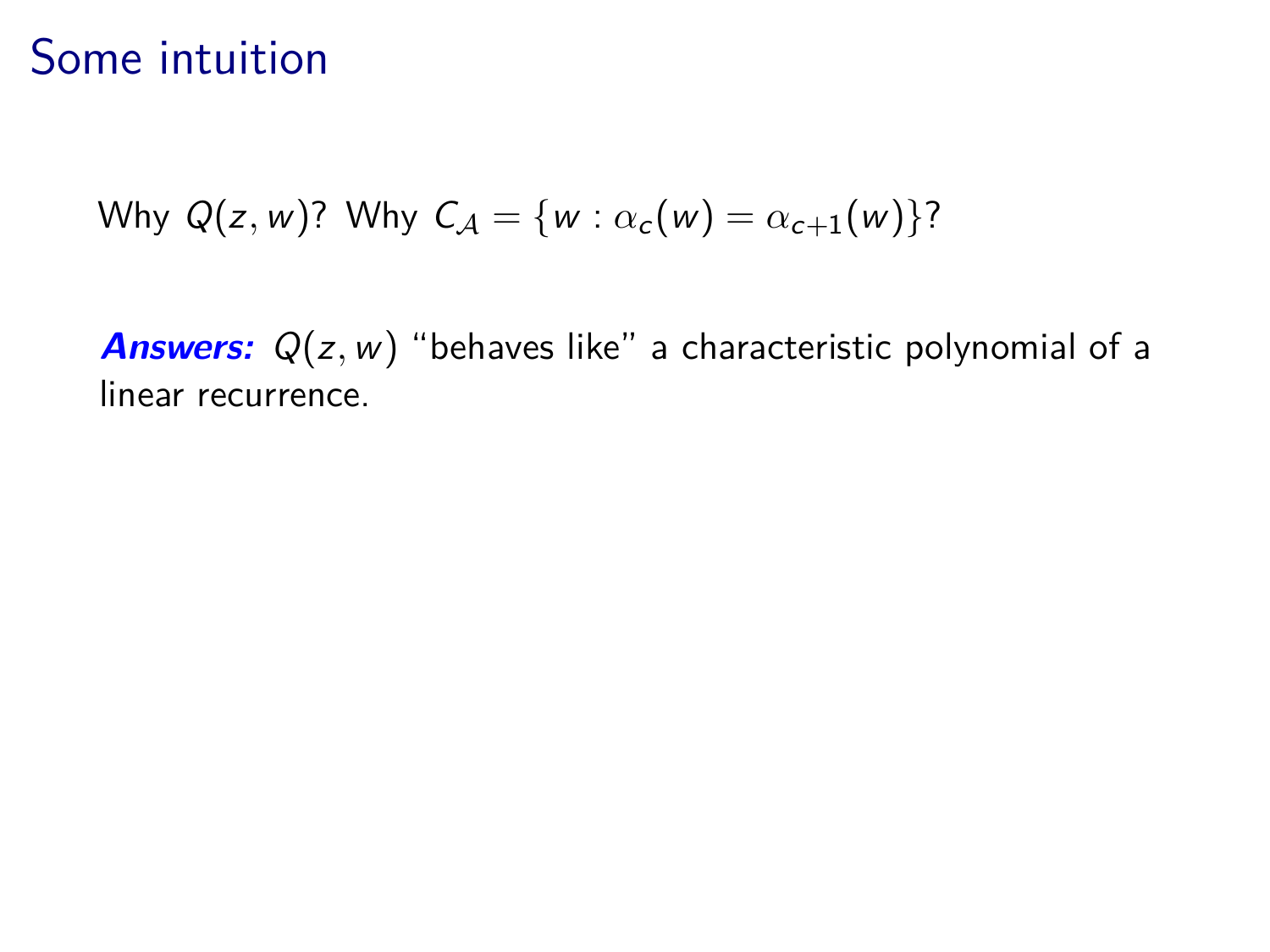#### Some intuition

Why 
$$
Q(z, w)
$$
? Why  $C_A = \{w : \alpha_c(w) = \alpha_{c+1}(w)\}$ ?

**Answers:** Q(z*,*w) "behaves like" a characteristic polynomial of a linear recurrence.

**Example:** 1*,* 1*,* 2*,* 3*,* 5*,* 8*,* 13*, . . . ,* has characteristic polynomial  $t^2 - t - 1$ . The largest root determine the asymptotic growth.

Each choice of w gives a sequence of determinants satisfying a linear recurrence.

This sequence definitely diverges, unless the two largest roots of the characteristic polynomial are of equal size.

The set  $C_A$  describes this set.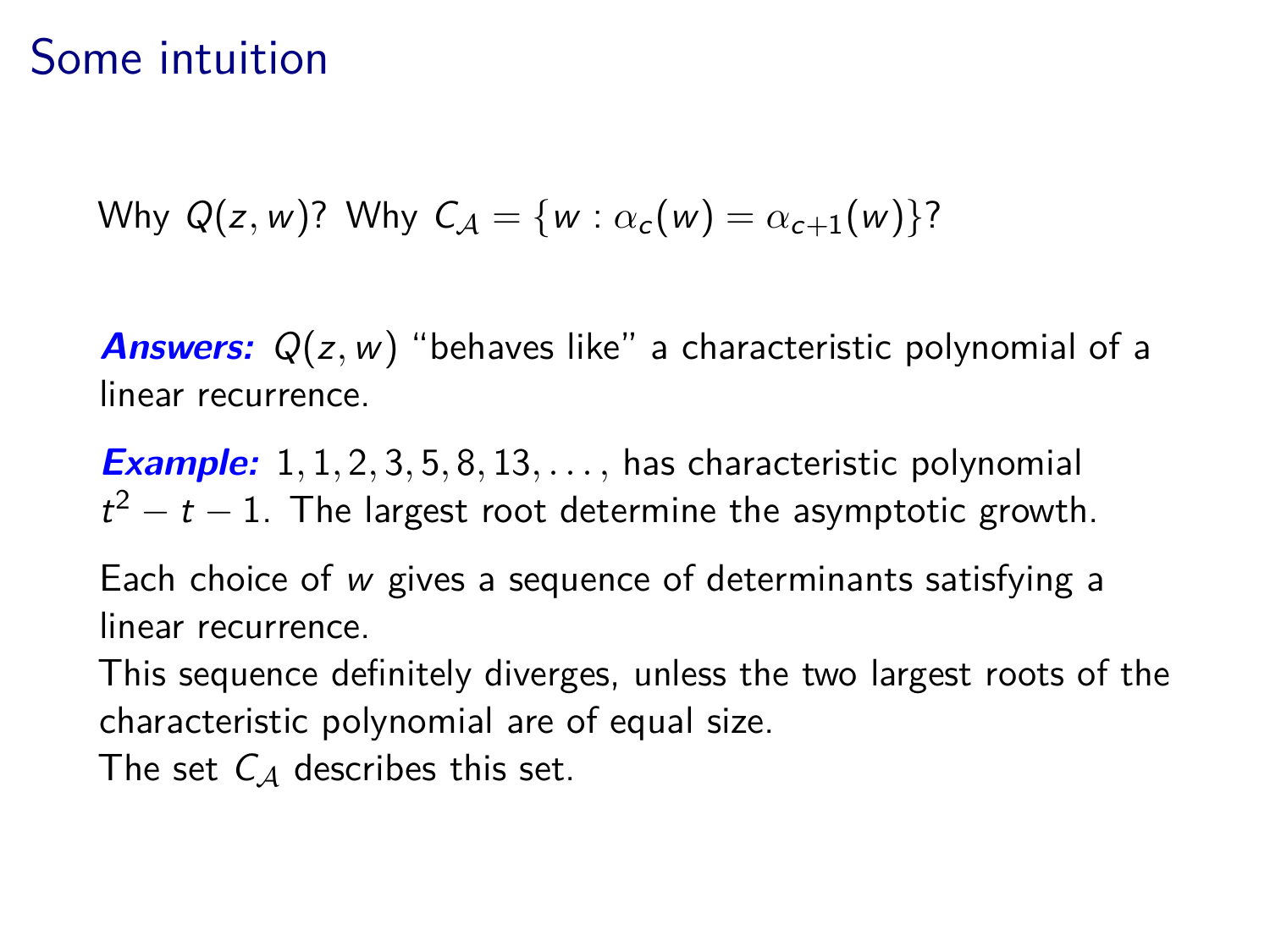#### Linear algebra

One can show $^1$  that  $\det(\mathcal{A}_k + w\mathcal{I}_k)$  for sufficiently large  $k$  satisfy a linear recurrence.

Classic example from Linear algebra 101:

$$
\begin{vmatrix} b & c & 0 & 0 & 0 \ a & b & c & 0 & 0 \ 0 & a & b & c & 0 \ 0 & 0 & a & b & c \ 0 & 0 & 0 & a & b \end{vmatrix} = b \begin{vmatrix} b & c & 0 & 0 \ a & b & c & 0 \ 0 & a & b & c \ 0 & 0 & a & b \end{vmatrix} - ac \begin{vmatrix} b & c & 0 \ a & b & c \ 0 & a & b \end{vmatrix}
$$

 ${}^{1}E.g.,$  Schur polynomials, banded Toeplitz matrices and Widom's formula, (2012)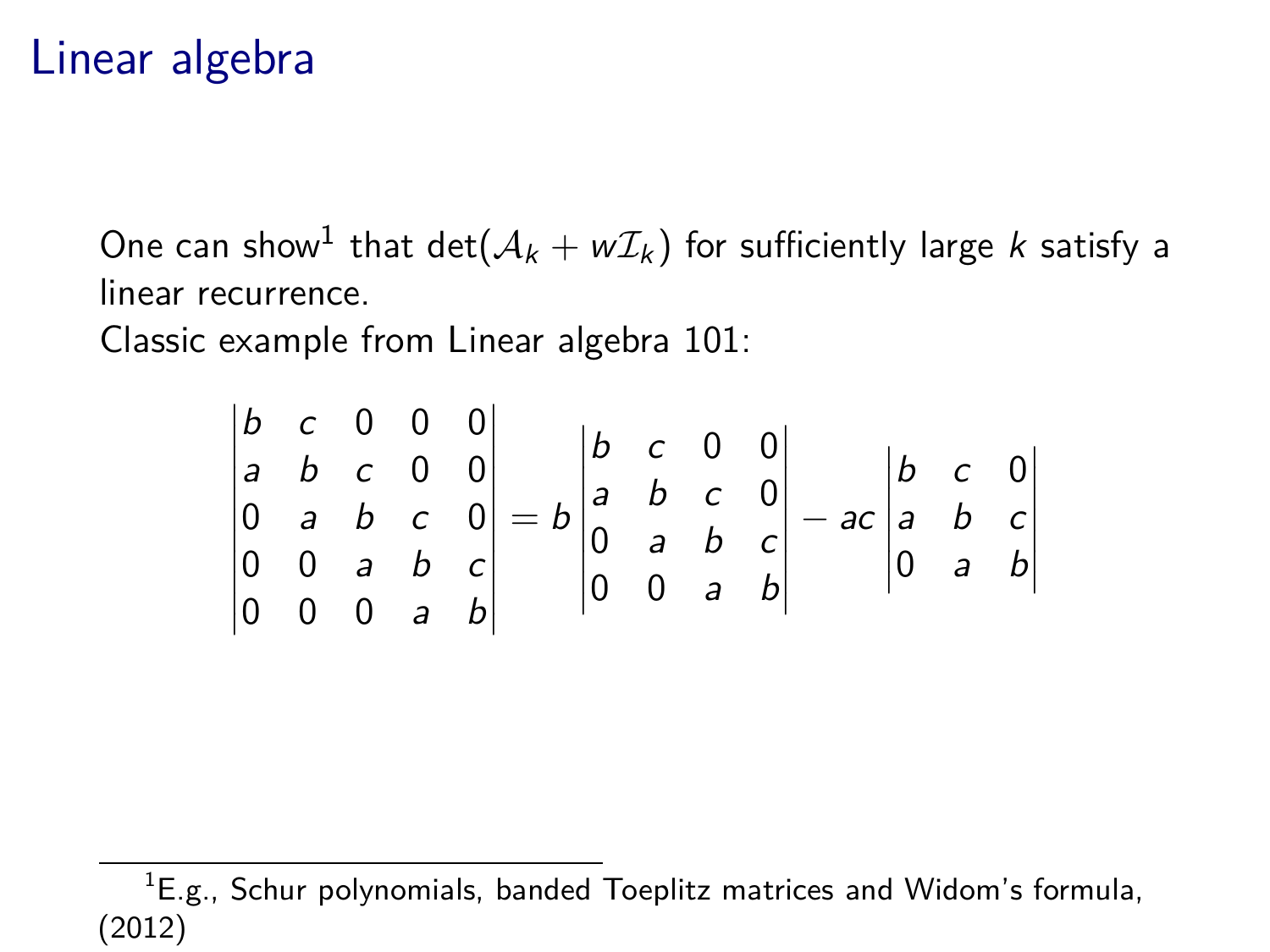#### Beraha–Kahane–Weiss, '75

Suppose the polynomials  $a_k(x)$  satisfy a linear recurrence:

$$
a_k(\mathbf{x}) + c_1(\mathbf{x})a_{k-1}(\mathbf{x}) + \cdots + c_r(\mathbf{x})a_{k-r}(\mathbf{x}) \equiv 0
$$

$$
a_k(\mathbf{x}) = \sum_{i=1}^r g_i(\mathbf{x}) \theta_i(\mathbf{x})^k
$$

plus some non-degeneracy conditions.

#### Theorem

Then **x** ∗ is a limit of zeros if and only if the roots *θ* of the characteristic equation can be numbered so that one of the following is satisfied:

1. 
$$
|\theta_1(\mathbf{x}^*)| > |\theta_j(\mathbf{x}^*)|, 2 \le j \le b
$$
 and  $g_1(\mathbf{x}^*) = 0$ 

2. 
$$
|\theta_1(\mathbf{x}^*)| = |\theta_2(\mathbf{x}^*)| = \cdots = |\theta_i(\mathbf{x}^*)| > |\theta_j(\mathbf{x}^*)|, i+1 \leq j \leq r
$$
  
for some  $i \geq 2$ .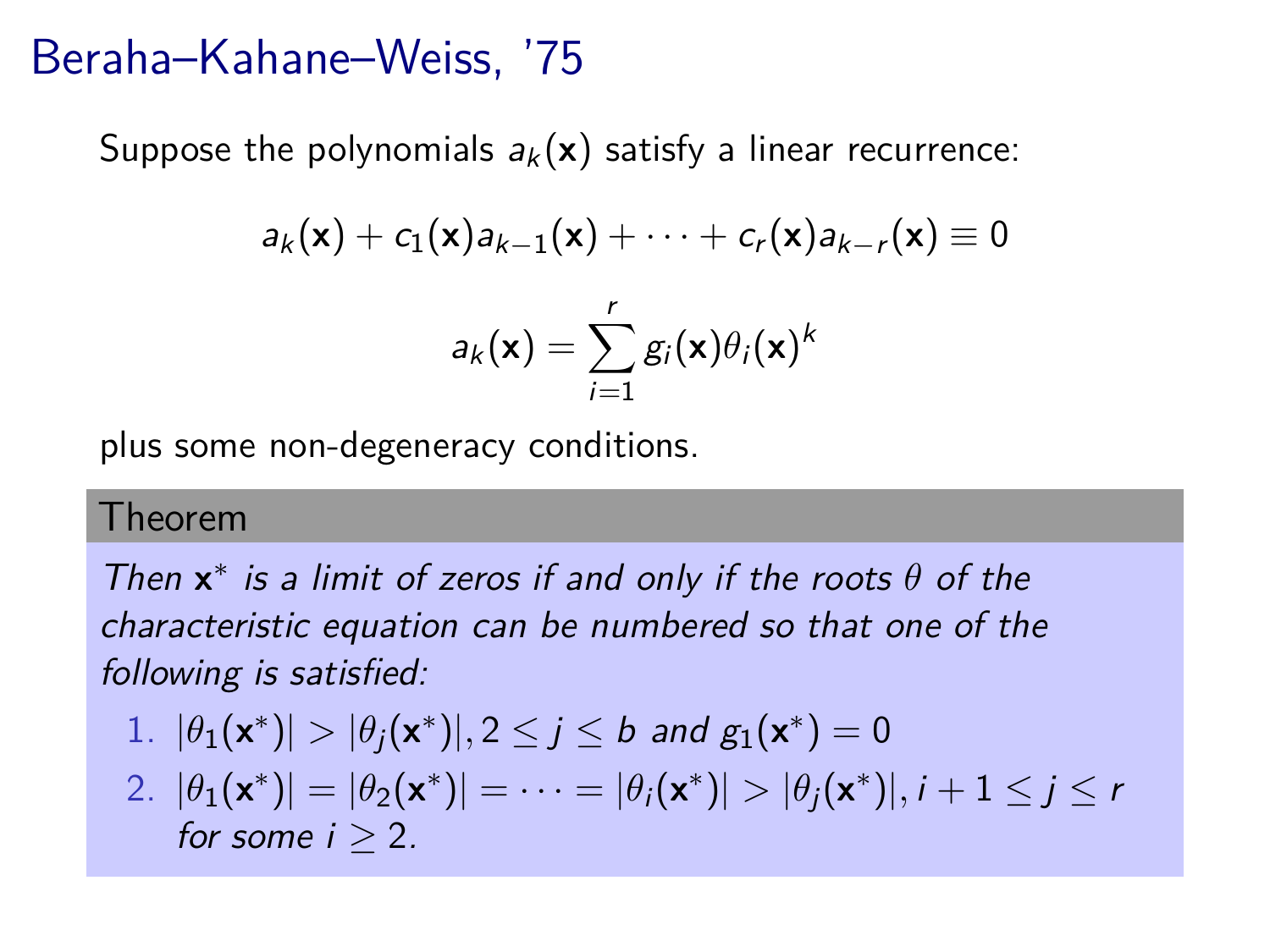## Proof of Schmidt–Spitzer

The BKW theorem together with linear recurrence implies the Schmidt–Spitzer theorem.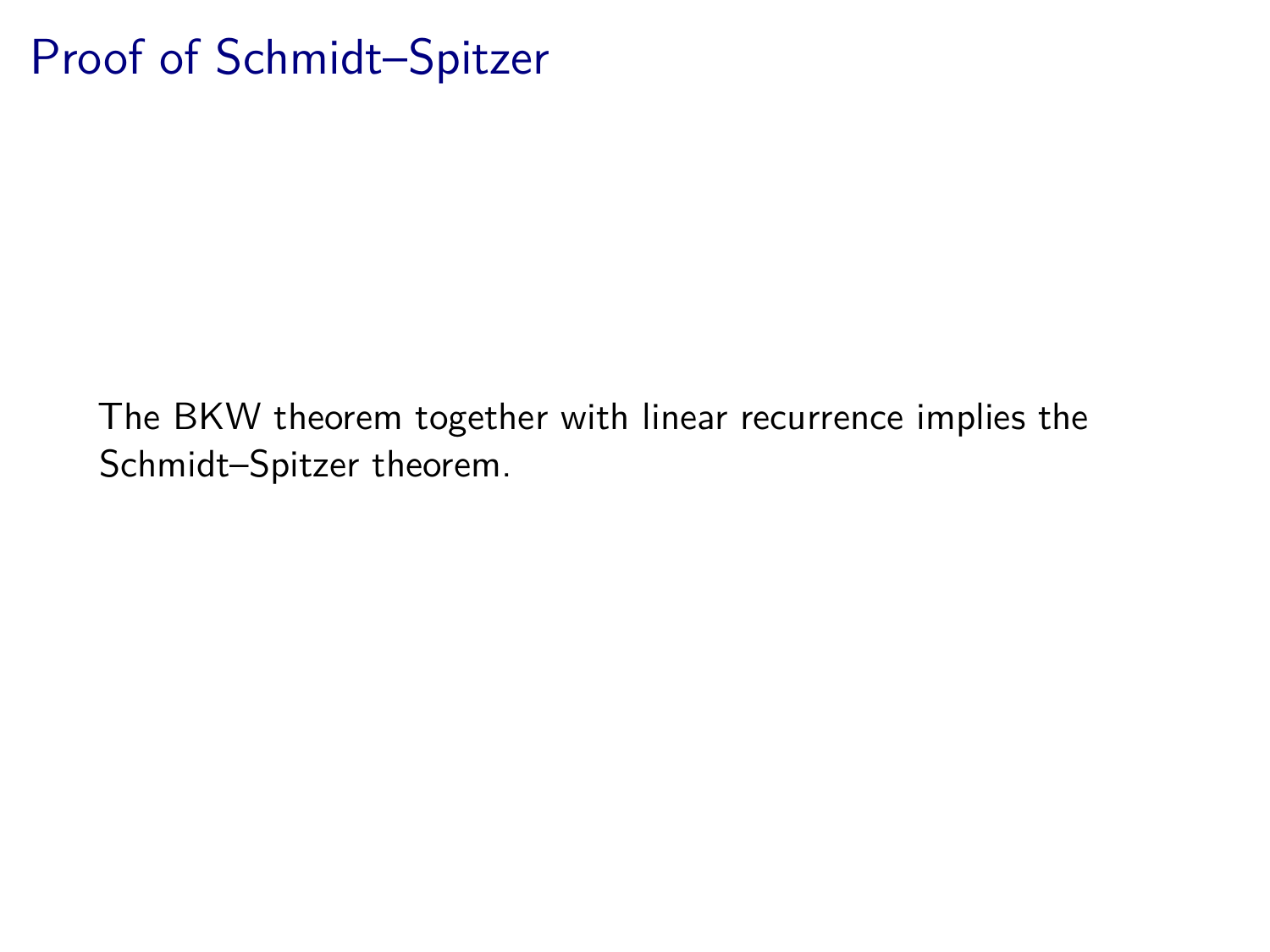#### Multivariate eigenvalues

In an  $m \times (m + n)$ -matrix, there are n "main" diagonals. For  $s = 0, \ldots, n$  define the s-th unit matrix

$$
\mathcal{I}_s := (\delta_{s+i-j}) \in \mathbb{C}^{m \times (m+n)}.
$$

#### Definition (Shapiro 2009)

Given a matrix  $A \in \mathbb{C}^{m \times (m+n)}$  define its  ${\it eigenvalue \:} \: locus \: \mathcal{E}_A$  as

$$
\mathcal{E}_A:=\left\{(x_0,x_1,\ldots,x_n)\in\mathbb{C}^{n+1}\colon \operatorname{rank}\left(A-\sum_{s=0}^n x_s\mathcal{I}_s\right)<\,m\right\}.
$$

For  $n = 0$ ,  $\mathcal{E}_A$  coincides with the usual set of eigenvalues of a square matrix A.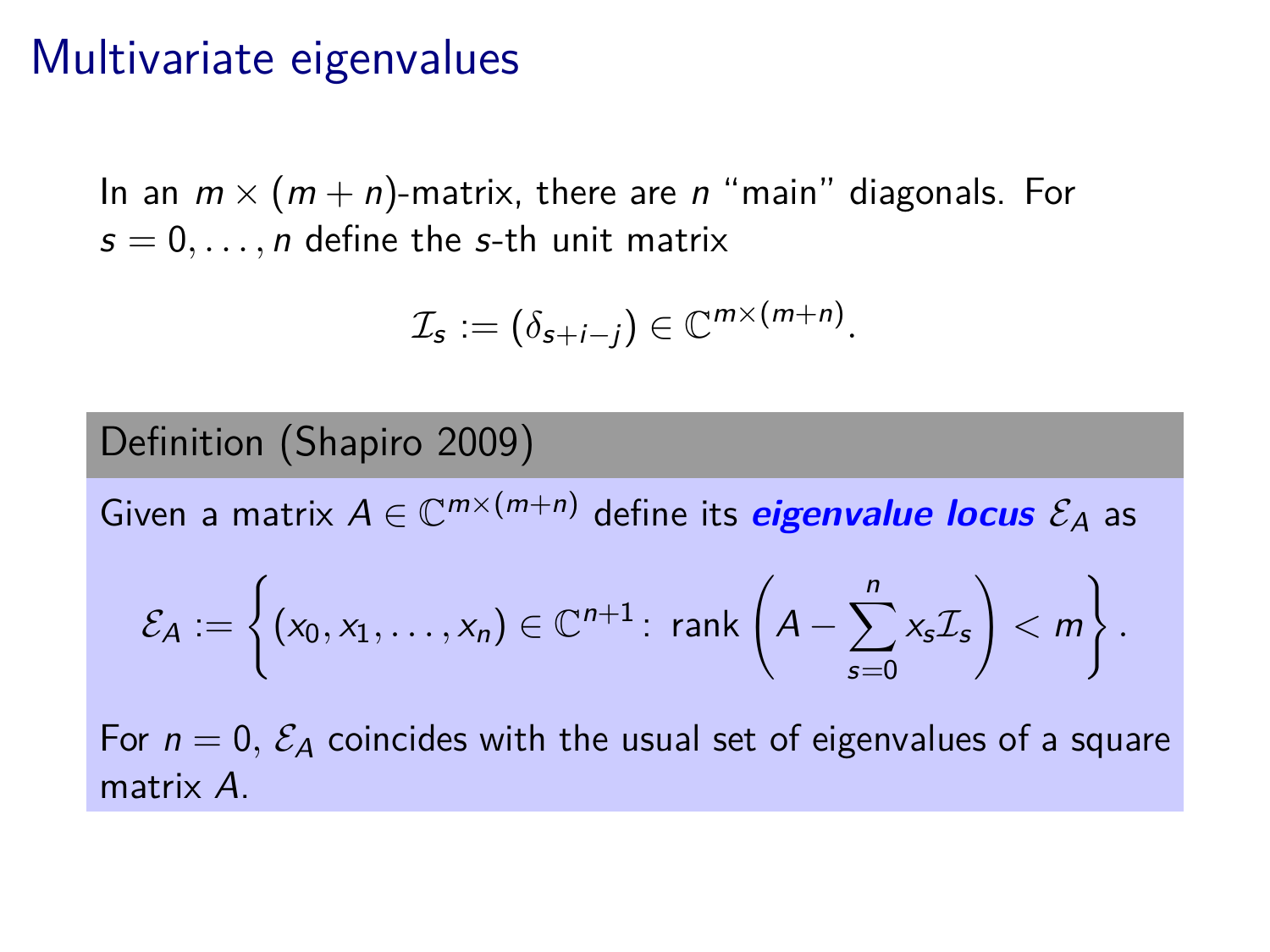#### Matrix minors

Given an infinite matrix  $A = (a_{ij})$ , an integer  $n \geq 0$  and a strictly increasing *m*-tuple of positive integers,

$$
I=(i_1,i_2,\ldots,i_m), \text{ with } i_j\leq m+n
$$

consider the submatrix  $A_I$  of  $\mathcal{A}-\sum_{s=0}^n \mathsf{x}_s \mathcal{I}_s$  formed by the rows and columns indexed by I. Define

$$
P^1_{\mathcal{A}}(x_0,x_1,\ldots,x_n):=\det A_I.
$$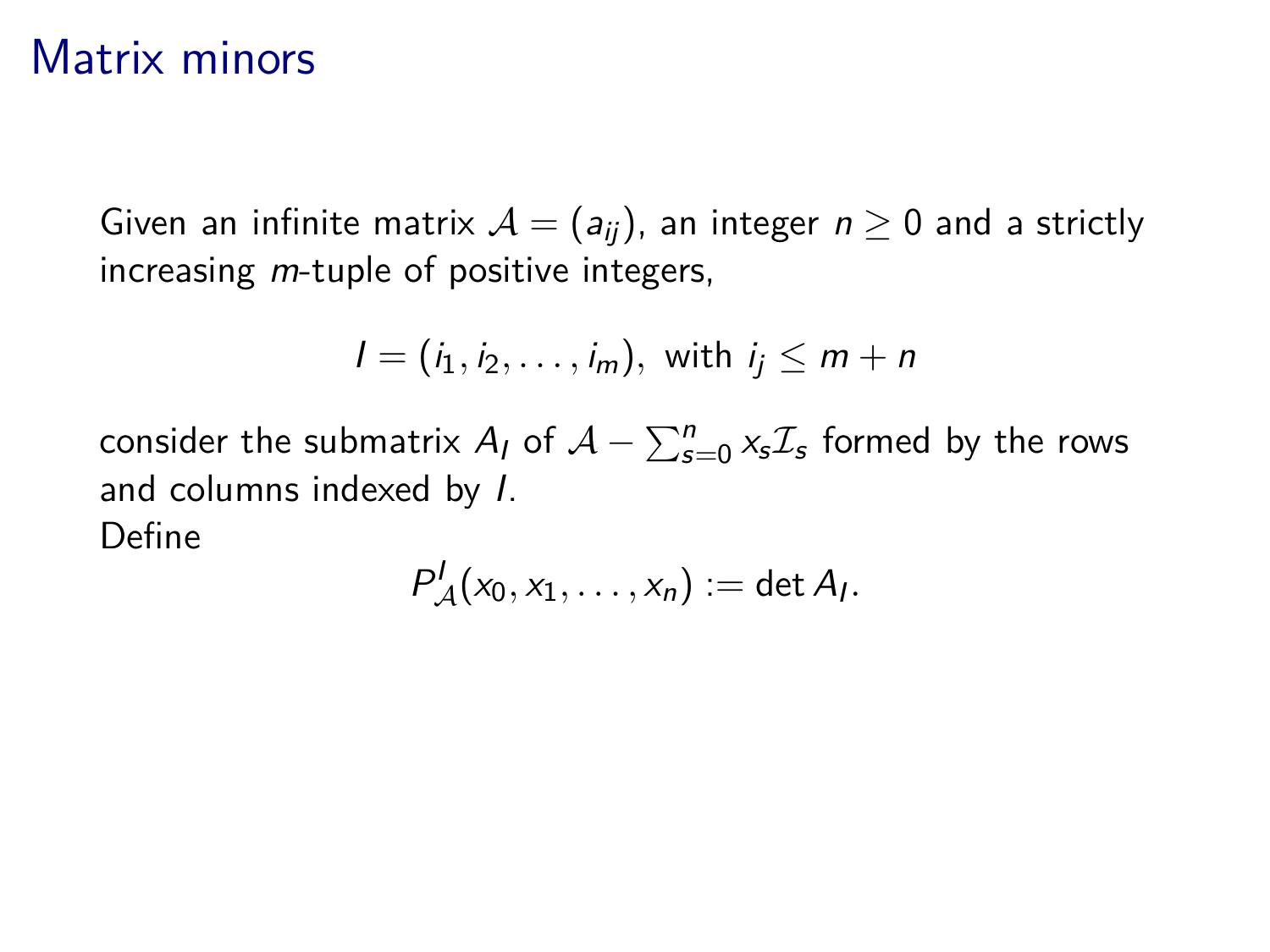#### Matrix minors

Given an infinite matrix  $A = (a_{ij})$ , an integer  $n \geq 0$  and a strictly increasing *m*-tuple of positive integers,

$$
I=(i_1,i_2,\ldots,i_m), \text{ with } i_j\leq m+n
$$

consider the submatrix  $A_I$  of  $\mathcal{A}-\sum_{s=0}^n \mathsf{x}_s \mathcal{I}_s$  formed by the rows and columns indexed by I.

Define

$$
P^1_{\mathcal{A}}(x_0,x_1,\ldots,x_n):=\det A_I.
$$

Let  $\mathcal{E}_{\mathcal{A}}^{(m)}$  be the common zeros of all  $P_{\mathcal{A}}^{I}(x_0,\ldots,x_n)$  with  $|I|=m$ . There are  $\binom{m+n}{n+1}$  such zeros (with multiplicity).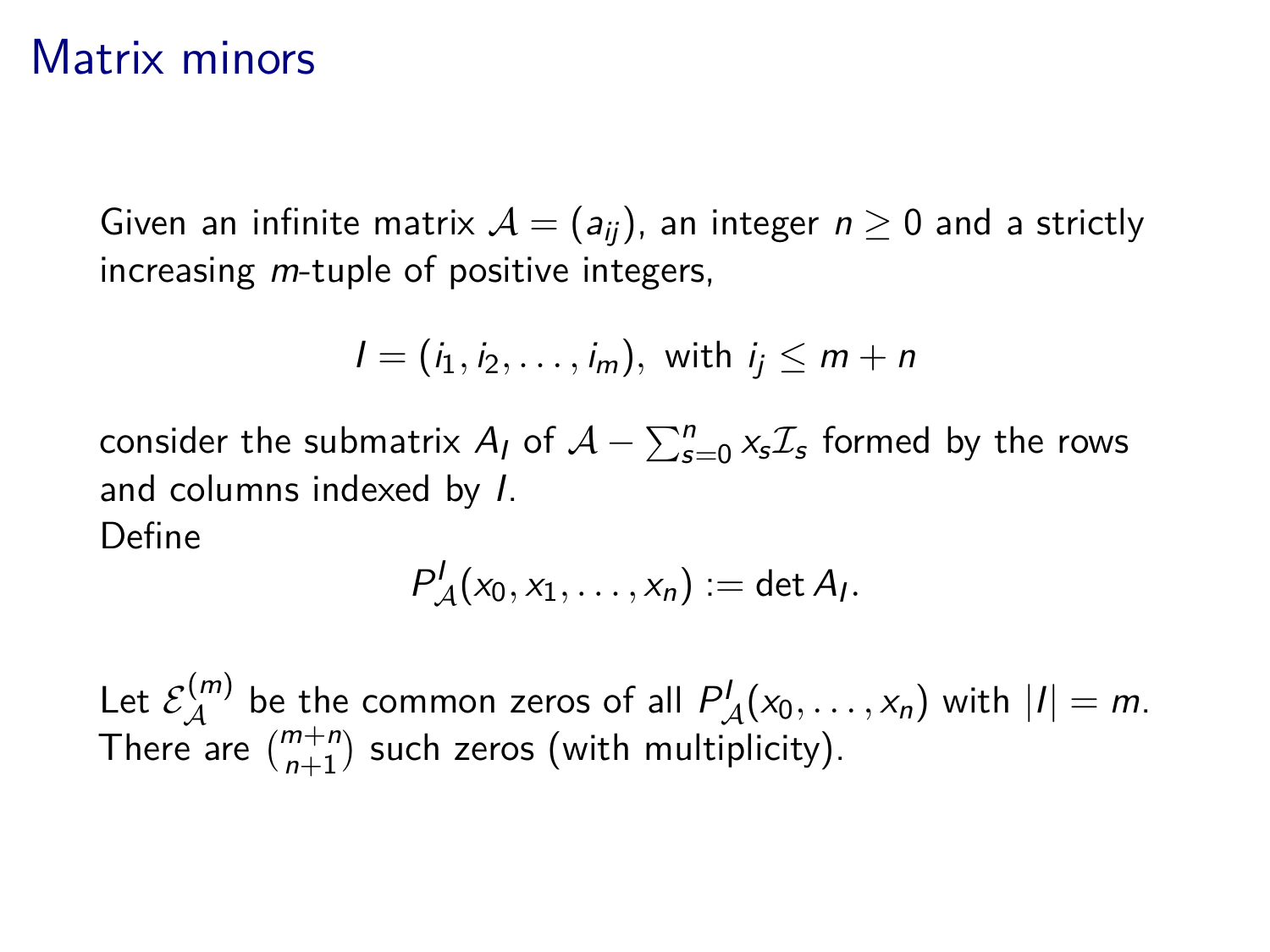#### Problem

#### Let  $\mathcal{E}_{\mathcal{A}}^{(m)}$  define a root-counting measure,  $\mu_{\mathcal{A}}^{(m)}$ , as a measure on  $\mathbb{C}^{n+1}$ .

#### For what matrices  ${\cal A}$  does the weak limit  $\mu_{\cal A} \coloneqq \lim_{m \to \infty} \mu^{(m)}_{\cal A}$  $\mathcal A$ exists?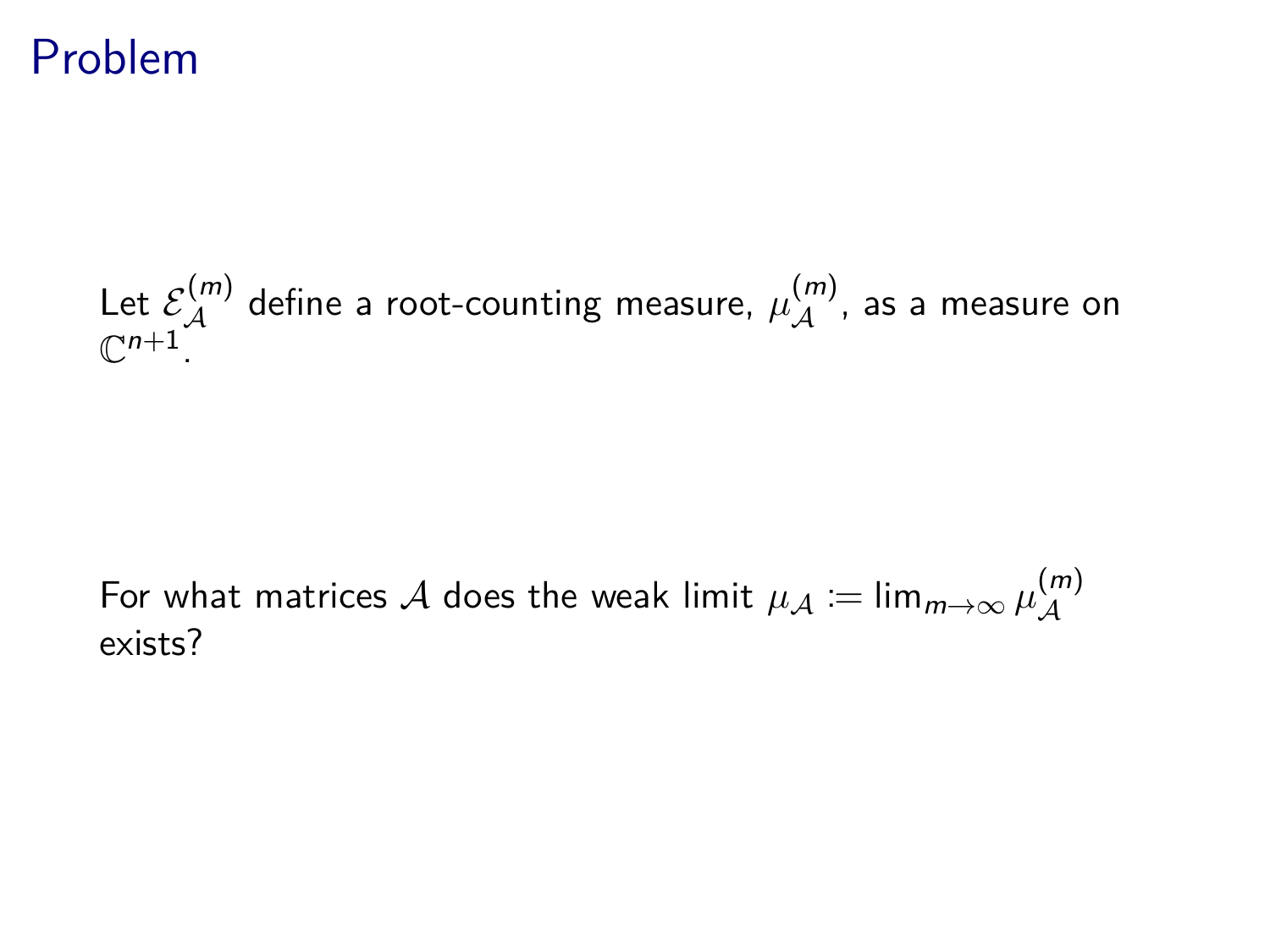#### Limit set of eigenvalues

Given  $A$ , define the **limit set**  $B_A$  of eigenvalue loci as

$$
B_{\mathcal{A}} = \left\{ \mathbf{x} \in \mathbb{C}^{n+1} : \mathbf{x} = \lim_{m \to \infty} \mathbf{x}_m, \mathbf{x}_m \in \mathcal{E}_{\mathcal{A}}^{(m)} \right\}.
$$

The support of  $\mu_A$  (if it exists) is given by  $B_A$ .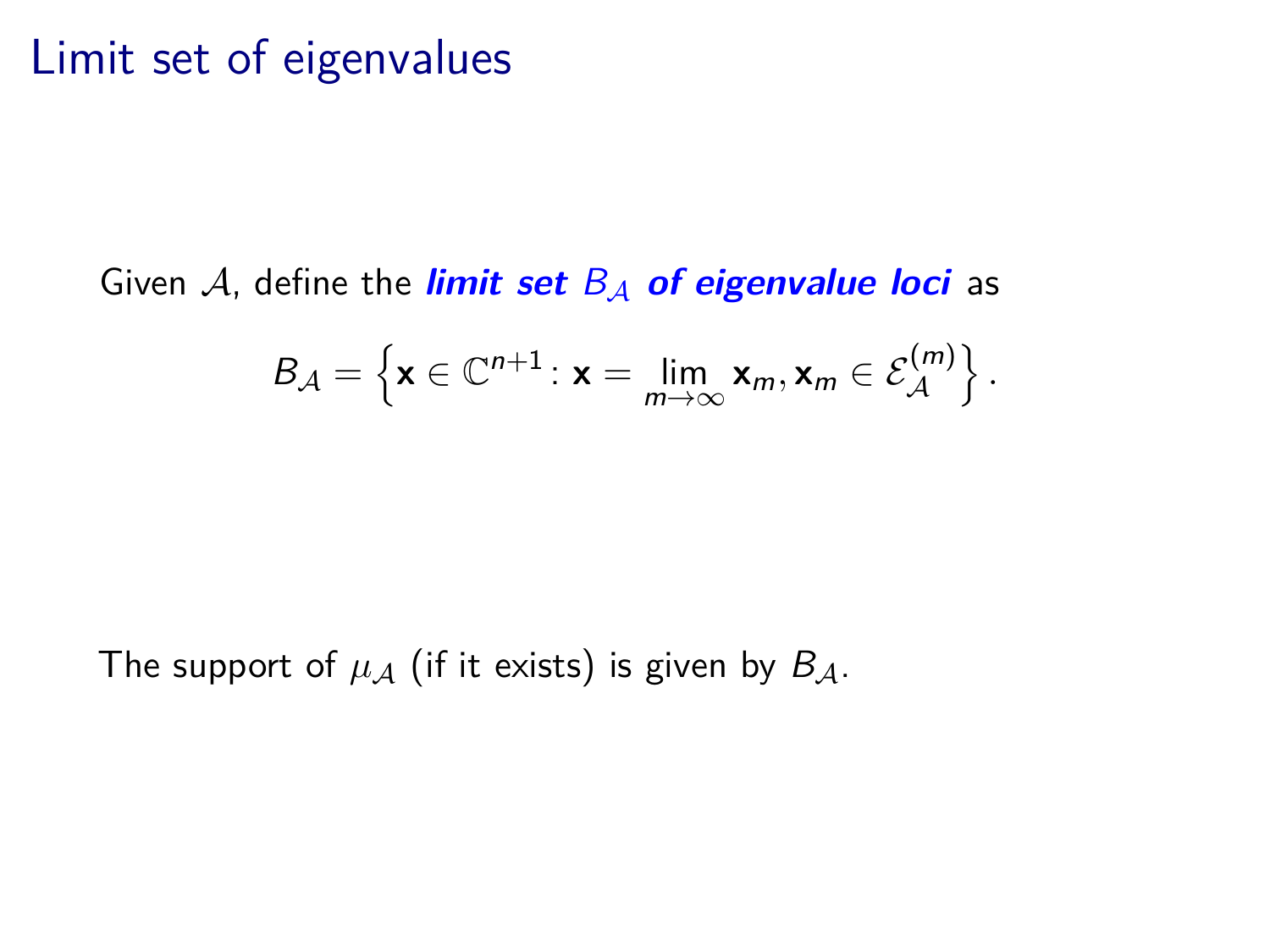#### Toeplitz matrices

Let  $A = (c_{i-j})$ , with  $i, j = 1, 2, \ldots$  be an infinite, banded Toeplitz matrix, where  $c_i = 0$  if  $i < -k$  or  $i > h$ .

Let

$$
Q(t,\mathbf{x})=t^k\left(\sum_{j=-k}^hc_jt^j-\sum_{j=0}^n x_jt^j\right),
$$

and let  $\alpha_1(\mathbf{x}), \alpha_2(\mathbf{x}), \ldots, \alpha_{k+h}(\mathbf{x})$  be the roots of  $Q(t, \mathbf{x}) = 0$ .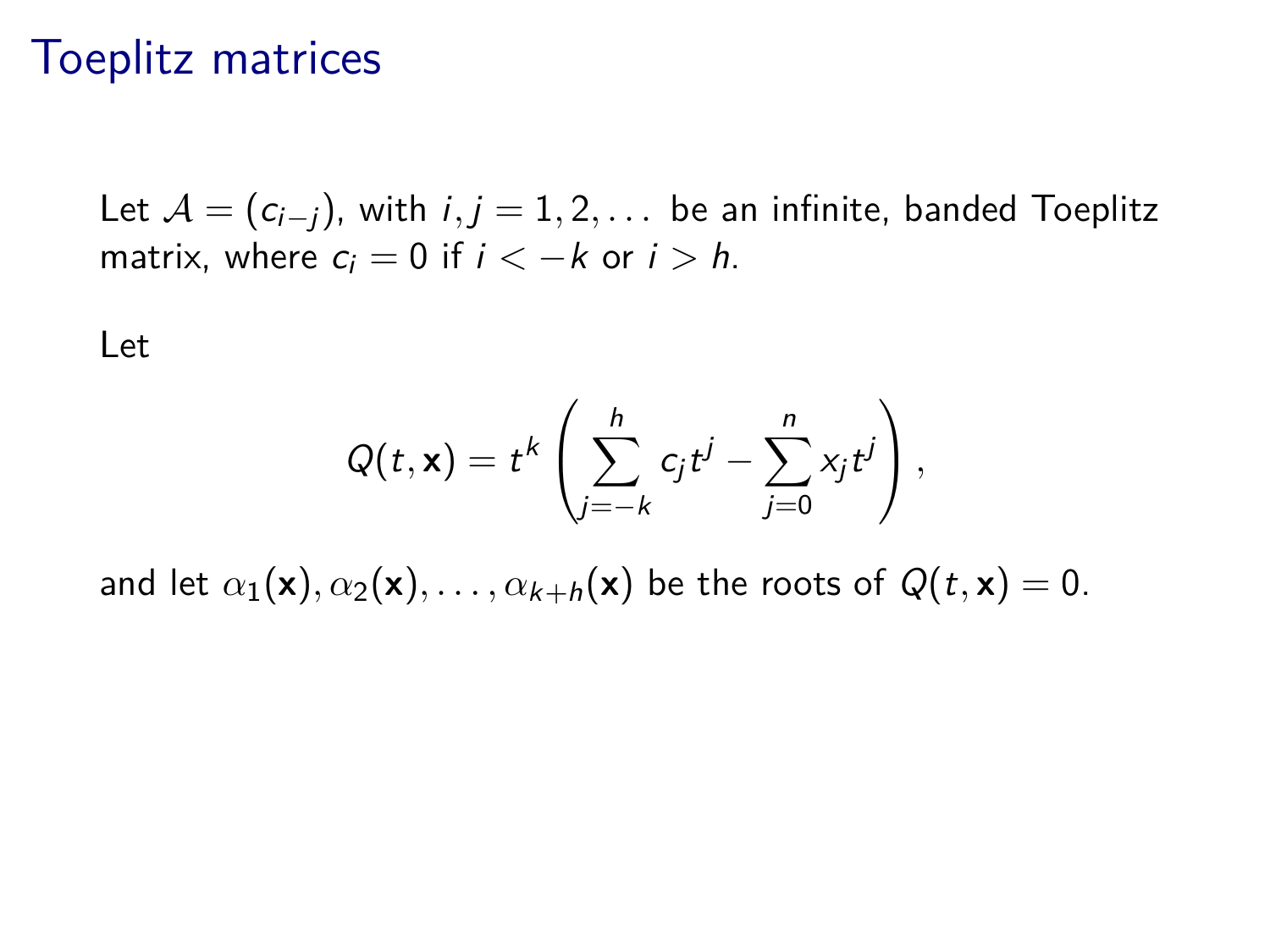#### Toeplitz matrices

Let  $A = (c_{i-1})$ , with  $i, j = 1, 2, \ldots$  be an infinite, banded Toeplitz matrix, where  $c_i = 0$  if  $i < -k$  or  $i > h$ .

Let

$$
Q(t,\mathbf{x})=t^k\left(\sum_{j=-k}^hc_jt^j-\sum_{j=0}^n x_jt^j\right),
$$

and let  $\alpha_1(\mathbf{x}), \alpha_2(\mathbf{x}), \ldots, \alpha_{k+h}(\mathbf{x})$  be the roots of  $Q(t, \mathbf{x}) = 0$ . Let  $C_A$  be the real semi-algebraic set

$$
C_{\mathcal{A}} = \{ \mathbf{x} \in \mathbb{C}^{n+1} \colon |\alpha_k(\mathbf{x})| = |\alpha_{k+1}(\mathbf{x})| = \dots = |\alpha_{k+n+1}(\mathbf{x})| \}.
$$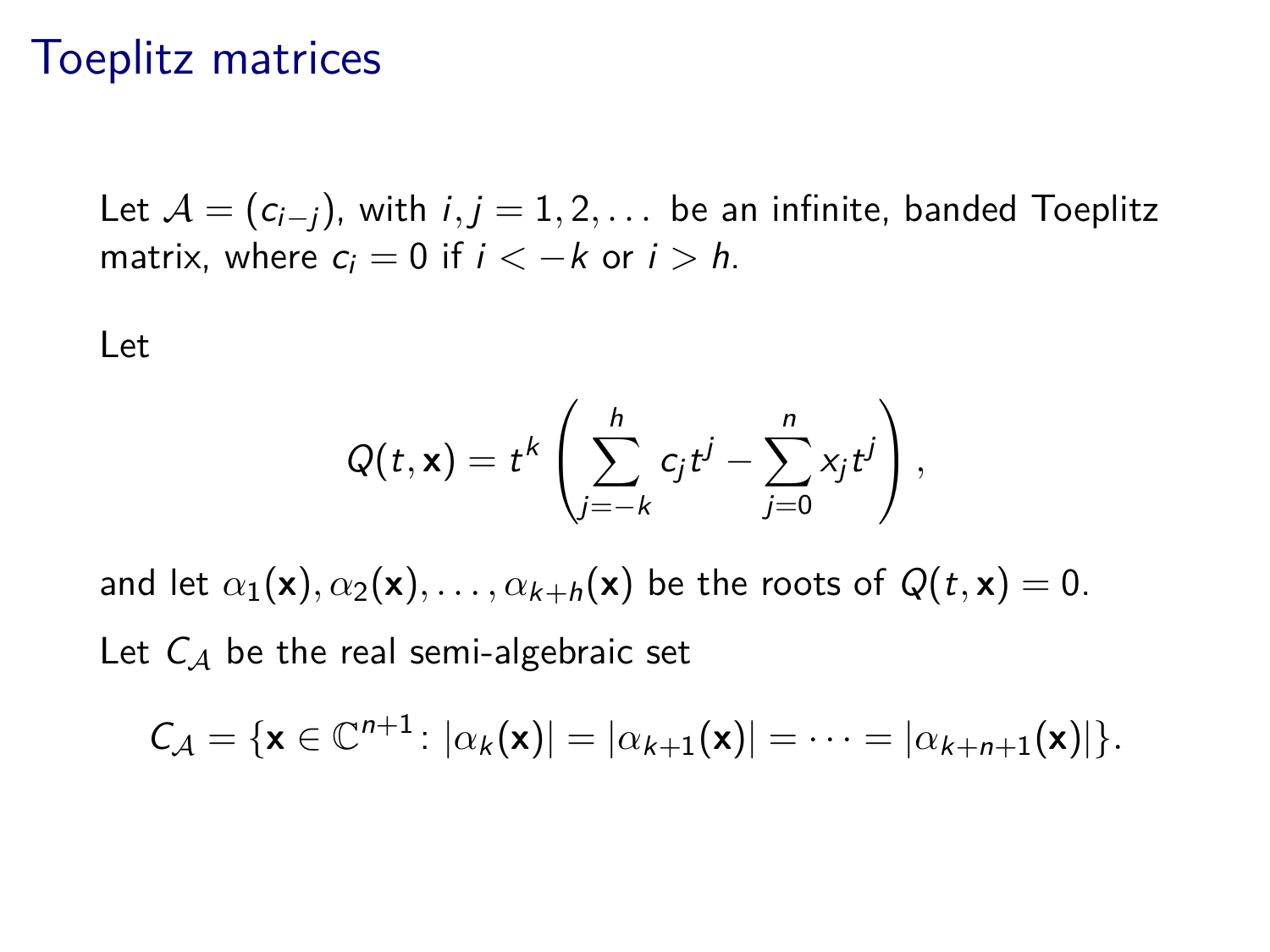## Multivariate Schmidt–Spitzer

We conjecture the following multivariate version of the Schmidt–Spitzer theorem:

Conjecture (A., Shapiro 2014)

For any banded Toeplitz matrix  $\mathcal{A}$ ,

$$
B_{\mathcal{A}}=C_{\mathcal{A}}.
$$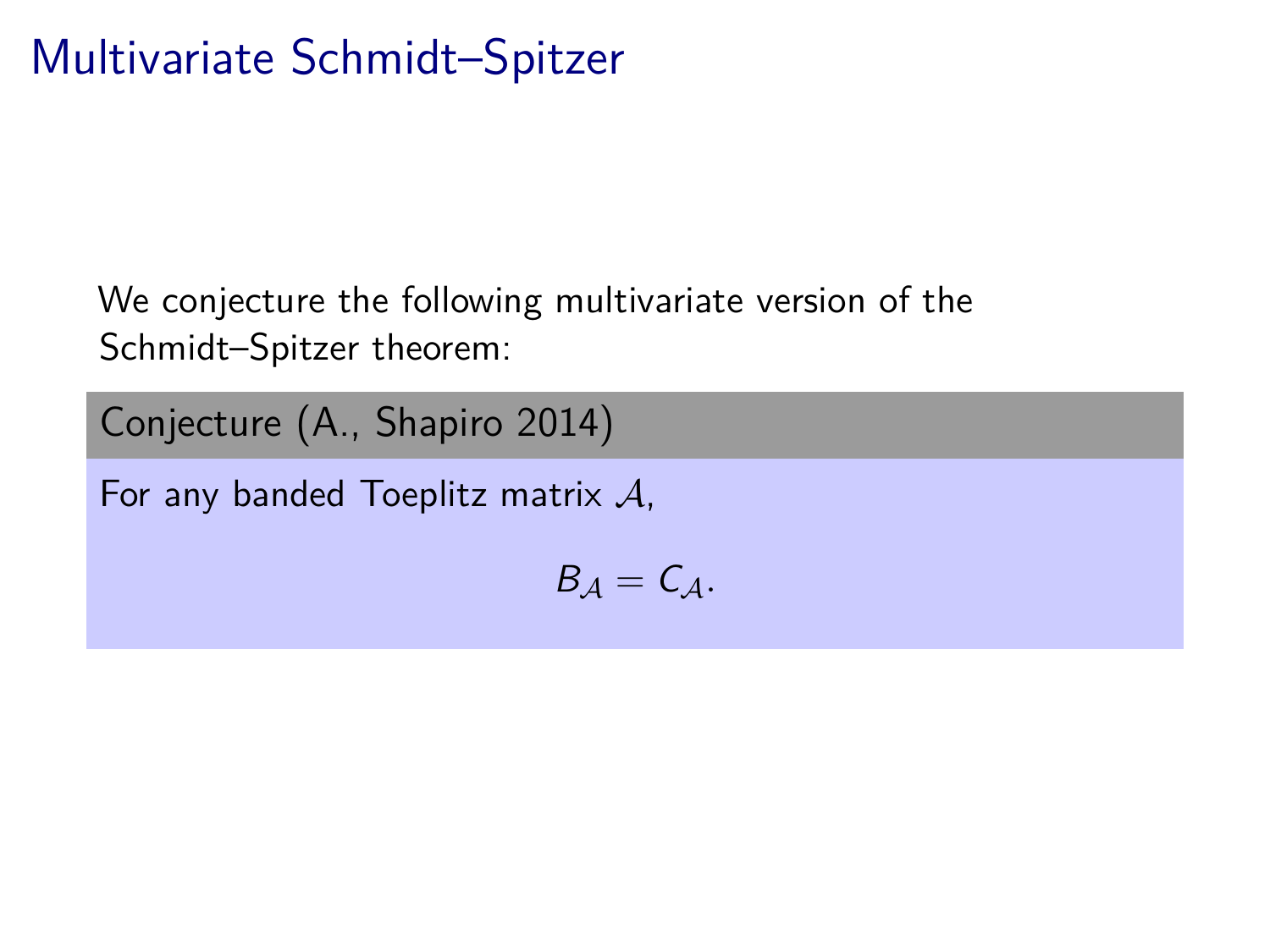## Proof of inclusion

We can prove the inclusion  $B_A \subset C_A$ .

Sketch:

- $\blacktriangleright$  Consider the  $m+1$  submatrices  $A_I$  for  $I = \{j+1, j+2, \ldots, j+m\}$  for  $j = 0, \ldots, m$ , and let  $D_j^m(\mathbf{x})$ be their determinants.
- It Let  $\widetilde{\mathcal{E}}_{\mathcal{A}}^{(m)}$  be the set of common zeros of the  $D_j^m(\mathbf{x})$ . Clearly,  $\mathcal{E}_{\mathcal{A}}^{(m)} \subseteq \widetilde{\mathcal{E}}_{\mathcal{A}}^{(m)}$  as there are fewer conditions.
- For fixed *j*, the sequence  $D_j^m(\mathbf{x})$  sequence  $m = 1, 2, 3, \ldots$ satisfies a linear recurrence, so by BKW, we have a condition on **x** ∗ to be a limit point of roots.
- Intersection of conditions give  $C_{\mathcal{A}}$ , so  $\widetilde{\mathcal{E}}_{\mathcal{A}}^{(m)} \subseteq C_{\mathcal{A}}$ .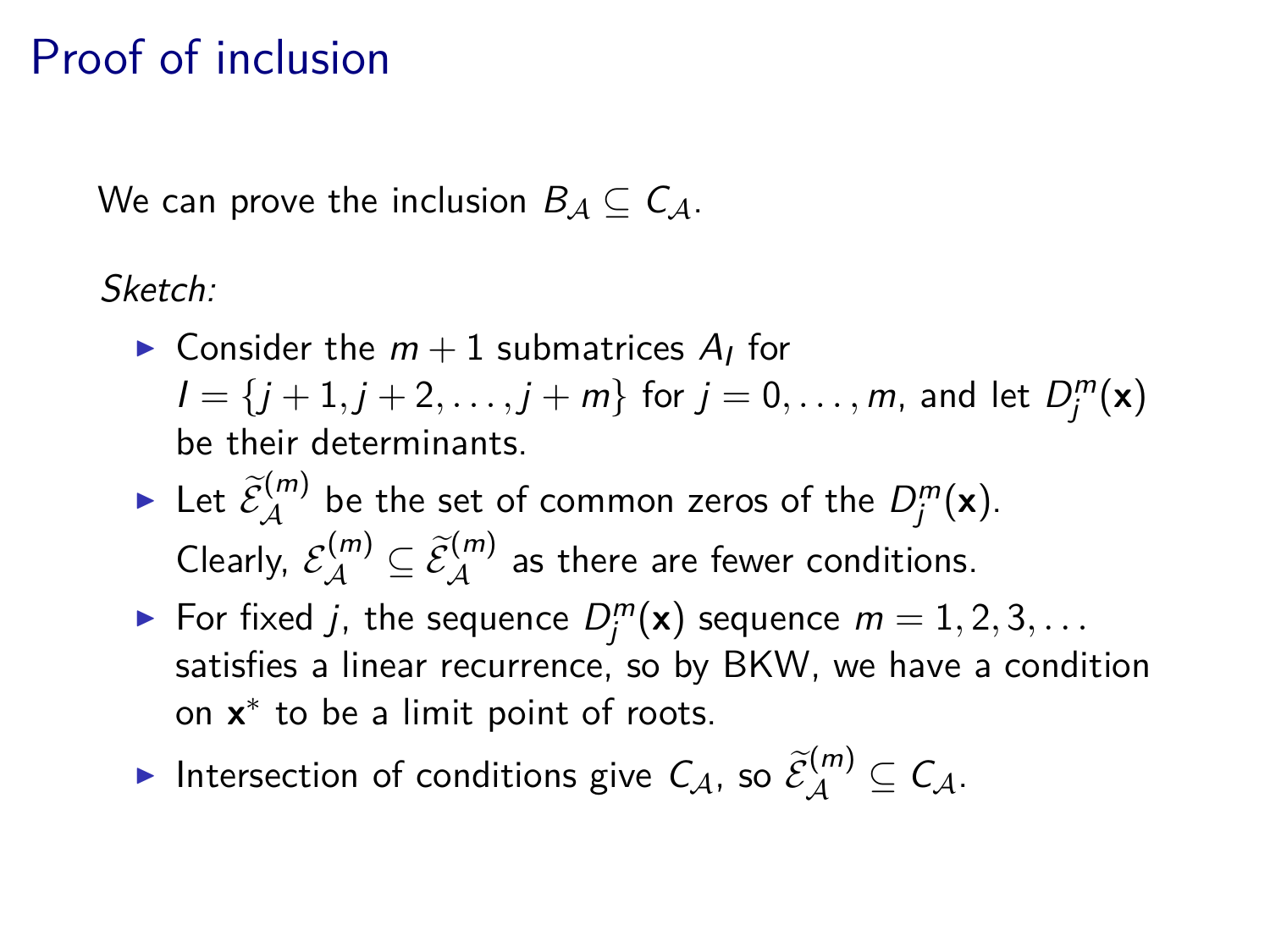### **Examples**

Let  $n = 2$  and A be the infinite Toeplitz matrix with  $c_{-k} = c_{n+k} = 1$  and remaining entries 0.

$$
\begin{pmatrix} x_0 & x_1 & 1 & 0 & 0 & \cdots \\ 1 & x_0 & x_1 & 1 & 0 & \cdots \\ 0 & 1 & x_0 & x_1 & 1 & \cdots \\ \vdots & \vdots & \vdots & \vdots & \ddots & \end{pmatrix}, \begin{pmatrix} x_0 & x_1 & 0 & 1 & 0 & 0 & \cdots \\ 0 & x_0 & x_1 & 0 & 1 & 0 & \cdots \\ 1 & 0 & x_0 & x_1 & 0 & 1 & \cdots \\ \vdots & \vdots & \vdots & \vdots & \vdots & \ddots & \end{pmatrix}
$$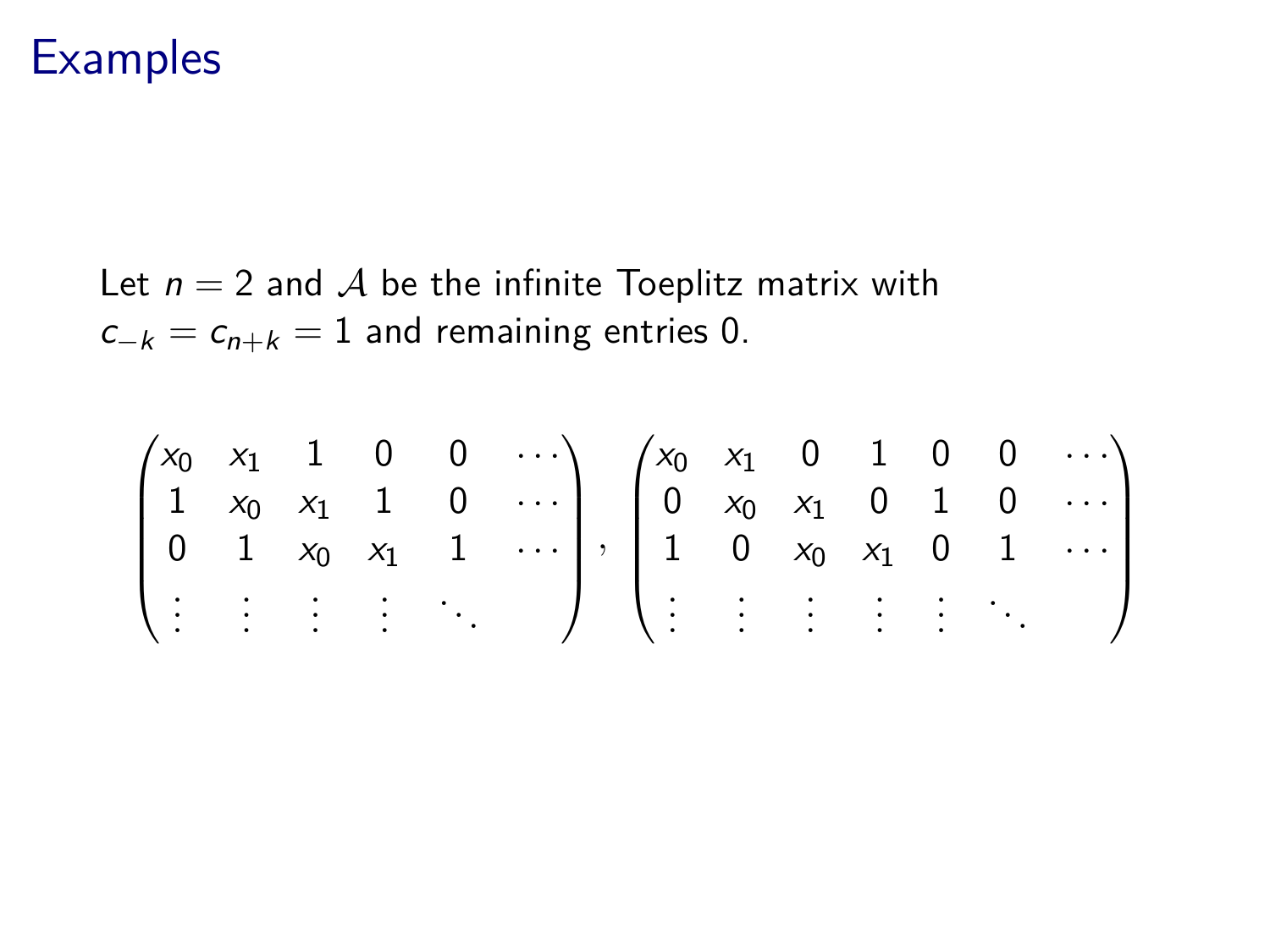### **Examples**



Figure :  $\widetilde{\mathcal{E}}_\mathcal{A}^{(m)}$  and  $\mathcal{C}_\mathcal{A}$  for  $k=1\dots 4$ . This lies in the complex plane  $\overline{x_1} = x_2.$